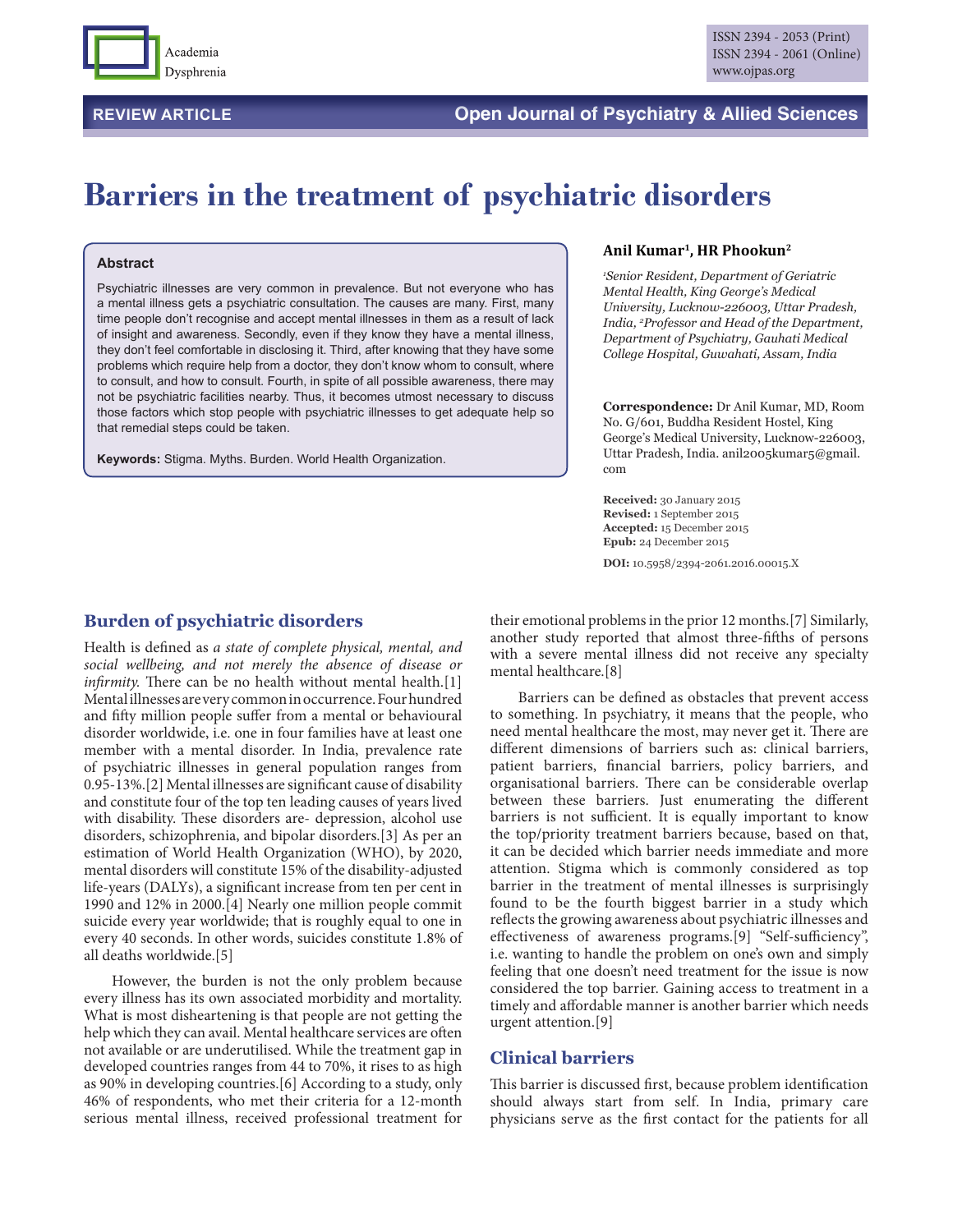kind of illnesses including psychiatric disorders. However, when it comes to managing mental illnesses, these primary care providers lack adequate knowledge and training about psychiatric disorders. It is partly because psychiatric disorders are not given due importance in undergraduate medical education and also partly because these primary care physicians don't show much interest in treating psychiatric illnesses or they themselves have some kind of stigma.[10] Next clinical barrier is treatment non-adherence because of compliance issues and adverse effects of drugs. There are numerous side-effects of drugs; some in short term and some in long-term, but weight gain[11,12] and sexual dysfunction[13,14] due to psychotropic medications have been studied most, as potential factors for discontinuation of medicines. Other causes of treatment non-adherence are: duration and complexity of treatment regimen, few perceived benefits, stigma of taking medications, concerns about cost, availability and dependence, non-intentional slips and lapses, poorly understood instructions, poor empathy from the clinician, poor doctor-patient relationships, severe illness,[15] presence of psychosis, and cognitive impairment. The doctor-patient relationship plays a central factor for adherence.[16] Patients with more positive beliefs about the treatment are more likely to attend for follow-up and are more satisfied with treatment after attempting medication use.[17]

# **Patient barriers**

The common patient barriers are: myths and stigma related to psychiatric disorders, certain socio-cultural and religious beliefs, lack of awareness, expression of psychological distress in physical terms and poor economic status.[18] Myths and stigma related to psychiatric illnesses are prevalent from centuries. Mentally ill are thought to be possessed by demons, spirits, etc., leading to practice of witchcraft and torturing of mentally ill. People generally consider mentally ill to be wicked; their illness as a result of early life sinful deeds, "karma". Many among the general public assume that persons with psychotic disorders are unpredictable and incapable of being managed, even by the best efforts of the healthcare system, and therefore are considered a threat to the social order and to public safety. Patients of substance abuse or personality disorders are additionally criticised for their lack of willpower, and society stigmatise them for bringing the affliction upon themselves and their weak character strength. The film and print media reinforces the stigma by dramatising, magnifying, and overemphasising the disparity between normative behaviour and the aberrant actions of the mentally ill. Stigmatisation hampers the care of mentally ill by preventing them from seeking help as they fear of being labelled as socially unproductive and hence to be outcasted.[19]

Socio-cultural and religious beliefs about mental illnesses also act as a significant barrier. Hinduism believes in *"*karma", while other major religions in India like Buddhism, Islam, and Christianity also believe in noble deeds and sufferings from evil deeds, leading to a mindset that one is to be blamed for his own sufferings. Also prevalent is the belief in *"*upri", *"*ginn", "aatma", or spirits as the causative factor in mental illness.[20] This problem is compounded by lack of education in general and poor awareness of mental illnesses in particular. In developing countries, a significant number of mentally ill patients seek help from traditional faith healers. They are easily accessible to people, are acceptable, affordable, and have sufficient knowledge about local beliefs, customs, and psychological mindset of the population. In India, parallel systems of medicine (Unani, Ayurveda, etc.) also offer wide range of acceptable and affordable mental health services. The majority of individual with an untreated severe mental illness don't seek care because they believe they did not have a condition that required treatment and they can "solve the problem on their own".[7]

# **Organisational barriers**

The organisational barriers are: poor doctor-patient ratio, inadequate services and difficulties with communication and consultation across physical and behavioural health providers. According to a study, the required manpower in the field of mental health is as follows: Psychiatrists – 11,500, Clinical Psychologists – 17,250, Psychiatric Social Worker – 23,000, and Psychiatric Nurses – 3000. However, the current manpower is: Psychiatrists. 301/100000 population, Clinical Psychologists .047/100000, Psychiatric Social Workers .033/100000, and Psychiatric nurses .166/100000 population.[10] If we talk about the beds available for the mentally ill patients in India, it is seen that they are meagre and are mostly concentrated in the mental hospitals. Around 17835 beds in mental hospitals and 10000 beds in general psychiatric hospitals are catering to the needs of this world's second most populous country.[10]

# **Policy barriers**

According to a report of WHO, nearly one-third of all countries, and almost half of all African nations, have no comprehensive mental healthcare policy or plan, which are crucial for implementing and coordinating mental healthcare services. Among countries with mental healthcare policies in place, approximately 40% have not been revised since a long time to meet the ever changing and ever increasing demands of mental healthcare. Furthermore, 22% of countries do not have relevant laws that offer legal protection of the human and civil rights of people with mental illnesses. In India till mid of 2014, there was no officially approved mental health policy and mental health was specifically mentioned in the general health policy. However, a mental health plan do existed which was revised in 2009. The mental health plan components include: timelines for the implementation of the mental health plan, fund allocation for the implementation of half or more of the items in the mental health plan, shift of services and resources from mental hospitals to community mental health facilities and integration of mental health services into primary care. Dedicated mental health legislation in the form of 'Mental Health Act' was enacted in 1987. However, this act didn't focus much on rights of the patients. A new updated legislation focusing more on the human rights of the patients, 'Mental Health Care Bill' is under the process of parliamentary approval. Legal provisions concerning mental health are also covered in other laws (e.g. welfare, disability, general health legislation, etc.).[10]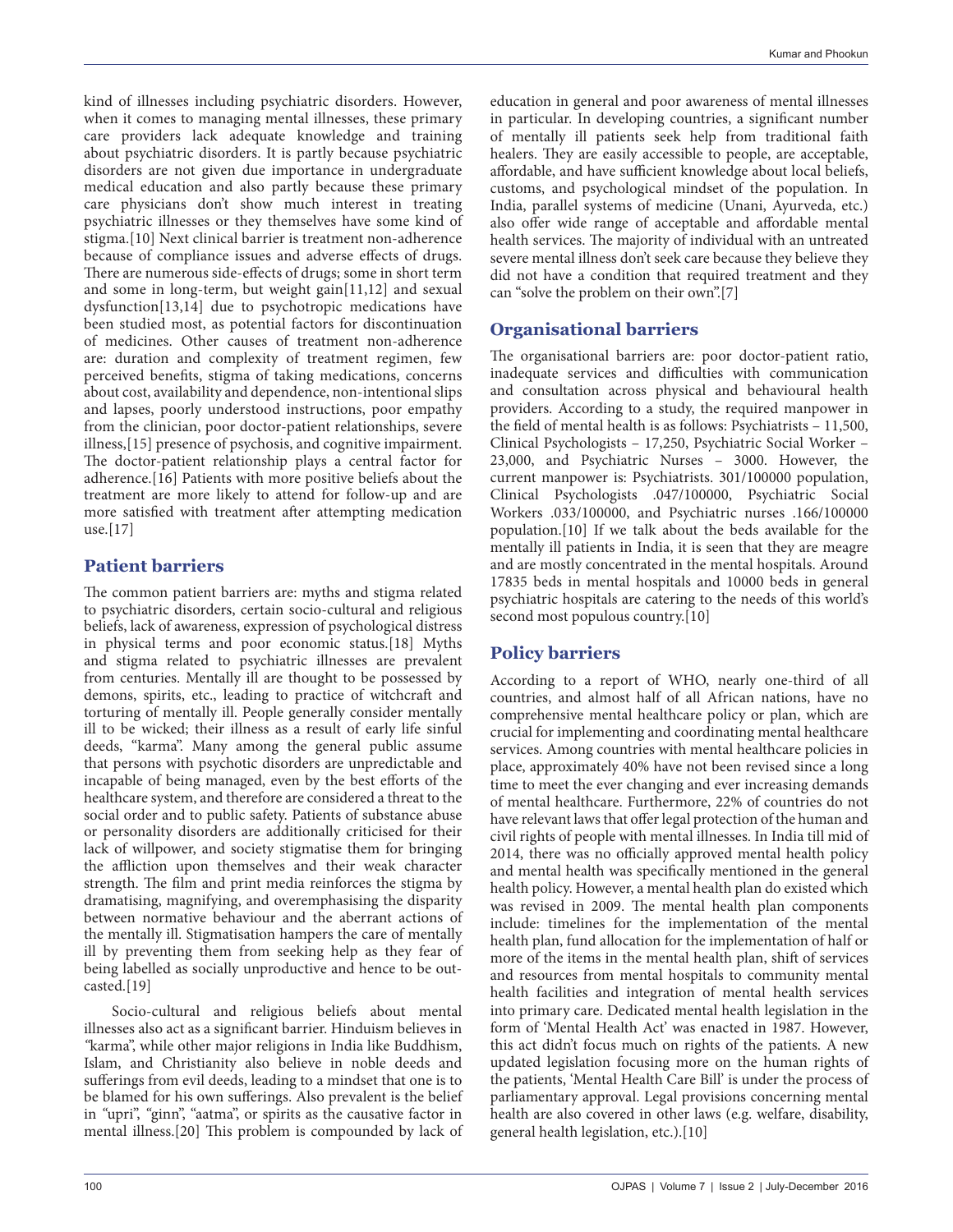## **Financial barriers**

In this barrier, there are issues related to the alignment of incentives and funds. In many low- and middle-income countries, funds are not adequately assigned for health sector and out of which, mental healthcare funding is excessively neglected. Even if funds are allotted, they are directed mainly to large institutes and cities.[21] The cost of psychotropic medicines, which have to be taken for longer period, is a significant barrier in countries where psychological disorders are not covered by insurance policies. Twenty five per cent of all countries do not provide disability benefits to patients with mental disorders and one-third of the world's population lives in countries that allocate less than one per cent of their health budget to mental health.[22] In India, the Government spends only 0.06% of total health budget on mental health and most of the funds are allocated to medical disorders.[10]

## **Dealing with barriers**

WHO has made some recommendations for dealing with barriers: 1) Providing treatment in primary care; 2) Making psychotropic medications available; 3) Giving care in the community; 4) Educating the public; 5) Involving communities, families, and consumers; 6) Establishing national policies and legislations; 7) Developing human resources; 8) Linking with other relevant sectors; 9) Monitoring community mental health; and 10) Supporting more research.[23]

India is the first country in the world to devise and implement a National Mental Health Programme (NMHP) in 1982 with three strategies: 1) Integration of mental health with primary care, 2) Provision of tertiary care institutions for treatment of mental disorders, and 3) Eradicating stigmatisation of mentally ill patients and protecting their rights through regulatory institutions like Central Mental Health Authority (CMHA) and State Mental Health Authority (SMHA). The components of this programme according to 11<sup>th</sup> five-year plan are: District Mental Health Programme; manpower development; information, education, and communication; research and training; support for central and state mental health authorities; non-governmental organisation (NGO) support and public-private partnership; modernisation of state-run mental hospitals; up-gradation of psychiatry wings in government medical colleges/general hospitals; mainstreaming NMHP into National Health Mission (NHM); and monitoring and evaluation.[24]

Government of India on 10 October, 2014 launched its first National Mental Health Policy with a goal to provide "Universal access to mental healthcare". Provisions will be made to expand the existing hospital network, as well as primary care centres. The policy is backed by a "Mental Health Action Plan 365", which assigns specific roles to the concerned authorities ranging from the centre, states, local bodies, and civil societies. In order to ensure smooth functioning and collaboration, this policy will be articulated into the National Health Policy and National Health Assurance Mission (NHAM). It has also been decided to observe October 10, as National Mental Health day like World Mental Health day.[25]

In summary, government and mental health professionals are taking different steps to bring mentally ill patients into the mainstream of medical care. According to a recent report of evaluation of NMHP, the number of mental health professionals has greatly increased, the funds have increased, more districts are covered by psychiatric care, but the final results are far from reaching.

### **References**

- 1. Preamble to the Constitution of the World Health Organization as adopted by the International Health Conference, New York, 19-22 June, 1946; signed on 22 July 1946 by the representatives of 61 States (Official Records of the World Health Organization, no. 2, p. 100) and entered into force on 7 April 1948.
- 2. Reddy VM, Chandrashekar CR. Prevalence of mental and behavioural disorders in India: a meta-analysis. Indian J Psychiatry. 1998;40:149-57.
- 3. Murthy RS. Mental Health Programme in the 11<sup>th</sup> Five Year Plan. Indian J Med Res. 2007;125:707-11.
- 4. World Health Organization. The World health report: 2001: Mental health: new understanding, new hope [Internet]. Geneva: World Health Organization; 2001 [cited 2015 Sep 1]. Available from: http://www.who.int/whr/2001/en/whr01\_en.pdf
- 5. World Health Organization. Mental health: Suicide data [Internet]. 2015 [cited 2015 Sep 1]. Available from: http://www. who.int/mental\_health/prevention/suicide/suicideprevent/en
- 6. Kohn R, Saxena S, Levav I, Saraceno B. The treatment gap in mental health care. Bull World Health Organ. 2004;82:858-66.
- Kessler RC, Berglund PA, Bruce ML, Koch JR, Laska EM, Leaf PJ, *et al*. The prevalence and correlates of untreated serious mental illness. Health Serv Res. 2001;36:987-1007.
- 8. McAlpine DD, Mechanic D. Utilization of specialty mental health care among persons with severe mental illness: the roles of demographics, need, insurance, and risk. Health Serv Res. 2000;35:277-92.
- 9. Clement S, Schauman O, Graham T, Maggioni F, Evans-Lacko S, Bezborodovs N, *et al*. What is the impact of mental health-related stigma on help-seeking? A systematic review of quantitative and qualitative studies. Psychol Med. 2015;45:11-27.
- 10. World Health Organization. Mental health atlas-2011 country profiles: India [Internet]. 2015 [cited 2015 Sep 1]. Available from: http://www.who.int/mental\_health/evidence/atlas/profiles/en
- 11. Fakhoury WK, Wright D, Wallace M. Prevalence and extent of distress of adverse effects of antipsychotics among callers to a United Kingdom National Mental Health Helpline. Int Clin Psychopharmacol. 2001;16:153-62.
- 12. Weiden PJ, Kozma C, Grogg A, Locklear J. Partial compliance and risk of rehospitalization among California Medicaid patients with schizophrenia. Psychiatr Serv. 2004;55:886-91.
- 13. Olfson M, Uttaro T, Carson WH, Tafesse E. Male sexual dysfunction and quality of life in schizophrenia. J Clin Psychiatry. 2005;66:331-8.
- 14. Rosenberg KP, Bleiberg KL, Koscis J, Gross C. A survey of sexual side effects among severely mentally ill patients taking psychotropic medications: impact on compliance. J Sex Marital Ther. 2003;29:289-96.
- 15. Hazarika S, Roy D, Talukdar SK. A study of medication nonadherence in schizophrenia. Dysphrenia. 2013;4:123-6.
- 16. Stevenson FA, Cox K, Britten N, Dundar Y. A systematic review of the research on communication between patients and health care professionals about medicines: the consequences for concordance. Health Expect. 2004;7:235-45.
- 17. Bultman DC, Svarstad BL. Effects of physician communication style on client medication beliefs and adherence with antidepressant treatment. Patient Educ Couns. 2000;40:173-85.
- 18. Saxena S, Thornicroft G, Knapp M, Whiteford H. Resources for mental health: scarcity, inequity, and inefficiency. Lancet. 2007;370:878-89.
- 19. Dinos S, Stevens S, Serfaty M, Weich S, King M. Stigma: the feelings and experiences of 46 people with mental illness. Qualitative study. Br J Psychiatry. 2004;184:176-81.
- 20. Tiwari SC, Pandey NM. The Indian concepts of lifestyle and mental health in old age. Indian J Psychiatry. 2013;55(Suppl 2):S288-92.
- 21. Saraceno B, van Ommeren M, Batniji R, Cohen A, Gureje O,